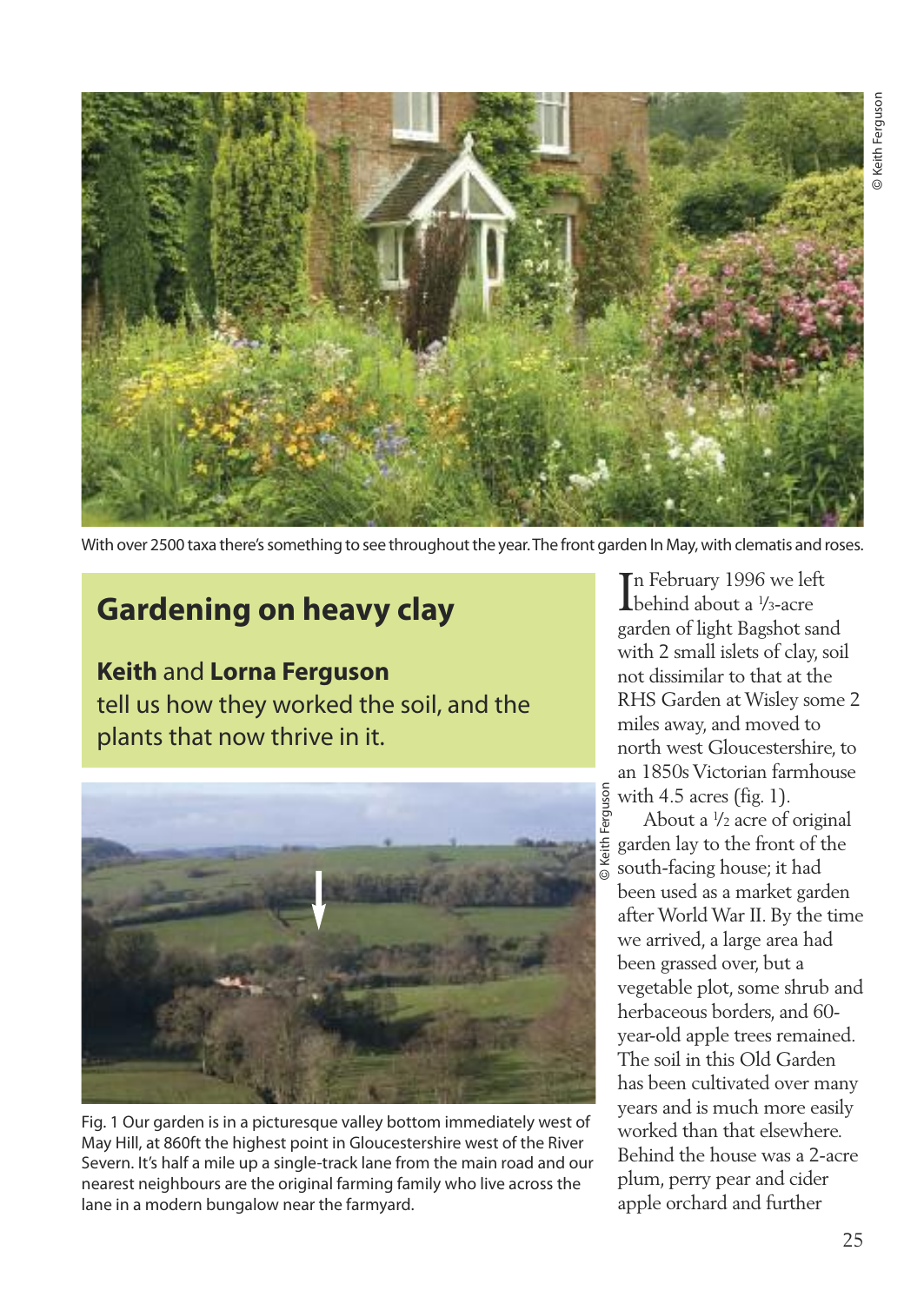acres of grazing with 7 large 150-year-old perry pear trees.

We set about making a new garden of about an acre, first removing, with the aid of our farming neighbours' JCB, 20 old Blaisdon plum trees (the local Gloucestershire plum), many already fallen over.We applied glyphosate to an area of grass which was later ploughed to make a new vegetable plot and edged with an L-shaped 50ft x 50ft yew hedge raised from cuttings; this hedge is now 8ft tall and provides invaluable shelter (fig. 2).

We double dug and incorporated a lot of very strawy manure, and heavily mulched with good leaf mould every autumn. This has broken down the clay and given an excellent growing medium for Asian and North American woodland/shade plants.



And the front garden in September.

The nettles and brambles and overgrown hazels lining the east bank of the stream were cleared, and we hastily dug two beds on the flat land above the stream to accommodate some of the shade plants we had brought with us. The first was in deep, heavy clay, and the second was even more of a challenge as rubble and hard core had been dumped, presumably to improve the drainage. However, we double dug and incorporated a lot of very strawy manure, available in abundance from the farm

across the lane, and got planting.The second bed (fig. 3), a little better drained but still with some stones remaining, became the home



Fig. 2 Yew hedges give invaluable shelter to the New Garden vegetable plot.

## **Woodland/shade plants include:** *Polygonatum* species & cvs

*Maianthemum racemosum Leucojum aestivum* 'Gravetye Giant' *Cardamine (Dentaria*) species *Prosartes* (syn. *Disporum*) *smithii Arisarum proboscideum Helleborus* x *hybridus* & *H. cyclophyllus Erythronium californicum* 'White Beauty', *EE.* 'Pagoda', *revolutum* and *tuolumnense Trillium kurabayashii, TT. albidum, rugelii*, *discolor*, *erectum* and *cuneatum Convallaria* cvs

*Epimedium* species & cvs *Jeffersonia diphylla Vancouveria*, epimediums *Fritillaria meleagris Tulipa sprengeri Primula* in variety *Hosta* cvs *Tellima grandiflorum Tiarella cordifolia Aruncus dioicus Cimicifuga Galanthus* cvs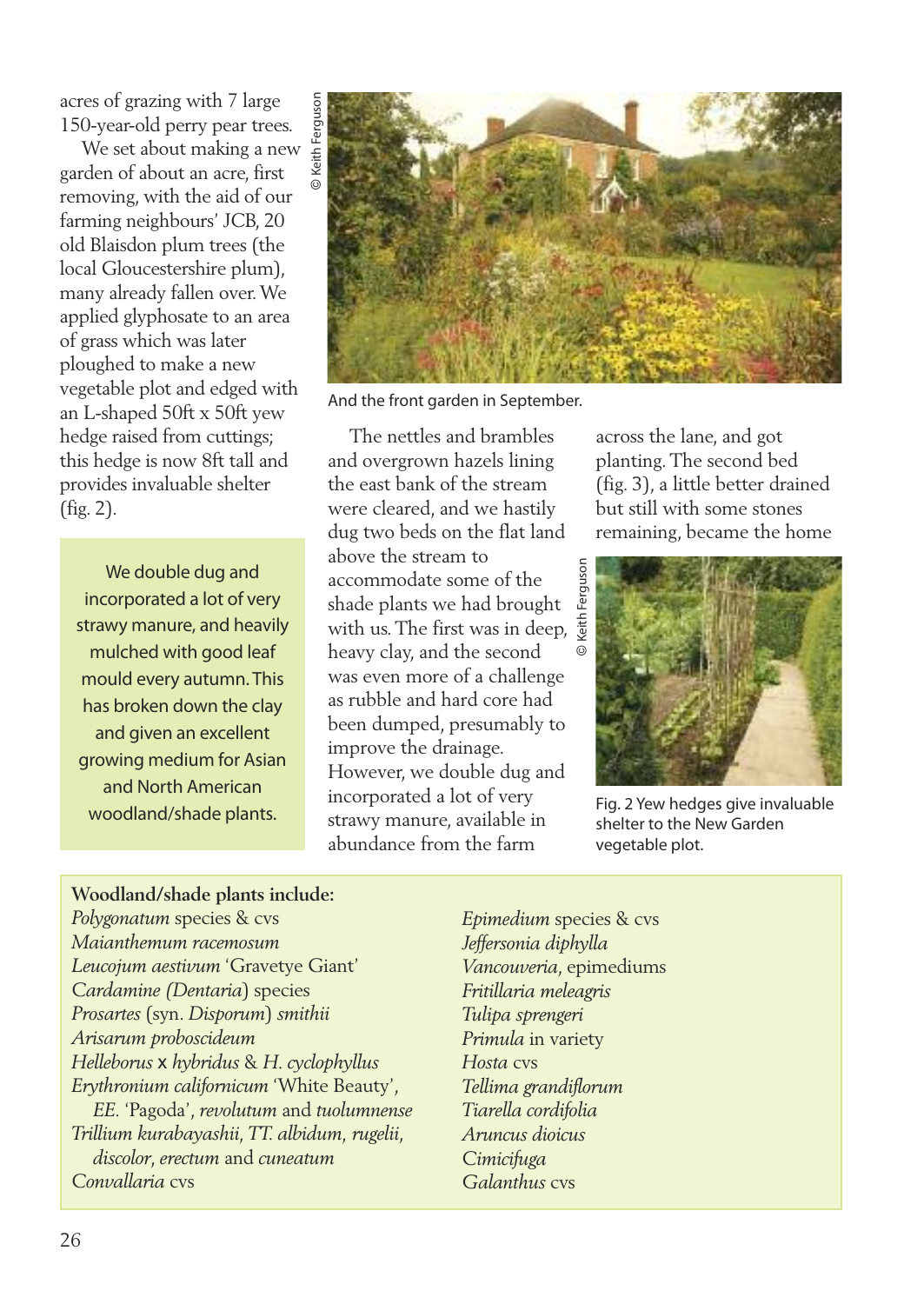

Fig. 3 Shady border with *Trillium kurabayashii* & *T. albidum*, and *Fritillaria meleagris*.

for our woodland/shade plants including our then very modest collection of snowdrops, erythroniums, trilliums and doronicums.All have flourished and been added to.The species *Crocus* we'd brought were devoured by endless numbers of field mice and voles which are still a problem. *Crocus tommasinianus* escaped the rodents' attention and has seeded itself widely in the grass and even out into the orchard.The two beds are cut down every autumn and heavily mulched with good leaf mould which has given an excellent growing medium for Asian and North American woodland/shade plants which have thrived over the 18 years, *Tulipa sprengeri* and *Fritillaria* seeding freely out into the grass.

However, in 1996 we still had many of the 900 items that we had brought with us to get into the ground before the summer season.We turned our attention back to the Old Garden, making a

new herbaceous border in the grass adjacent to an existing border but separated by one of the two concrete paths.The

**Double-dug clay enriched with well-rotted manure also suits many hardy herbaceous plants including**: Anthemis Phloxes Heleniums Aconitums Oriental poppies Asters Veratrums Ligularias Podophyllums Arisaemas Clematis Rodgersias Aralias Alliums

existing borders in the old garden were choked with the ubiquitous Ground Elder of gardens of this age. It was eventually eliminated by clearing and hand-digging and -picking rhizomes.The new border was double dug in late

March when it was relatively dry, and plenty of well-rotted manure worked in, and here we planted many of the hardy herbaceous plants including our good clone of *Veratrum nigrum, VV. album* 'Lorna's Green' and *album* 'Auvergne White'.The veratrums thrived and have been divided and are now a feature throughout the garden.

A delight of this part of Gloucestershire is the wild daffodils (*Narcissus pseudonarcissus*). Some were scattered in the orchard and pasture along with clumps of cultivars planted by the previous owners. In our first year we marked all the 'wild' daffodils on our property and replanted them in late summer on an area of about 1 /8 acre heavily shaded with native deciduous trees – ash, oak, alder and hazel – on heavy, wet clay but with a layer of leaf mould from years of leaf drop.The narcissus have multiplied and selfseeded freely and make a fine 'wild daffodil meadow' (fig. 4)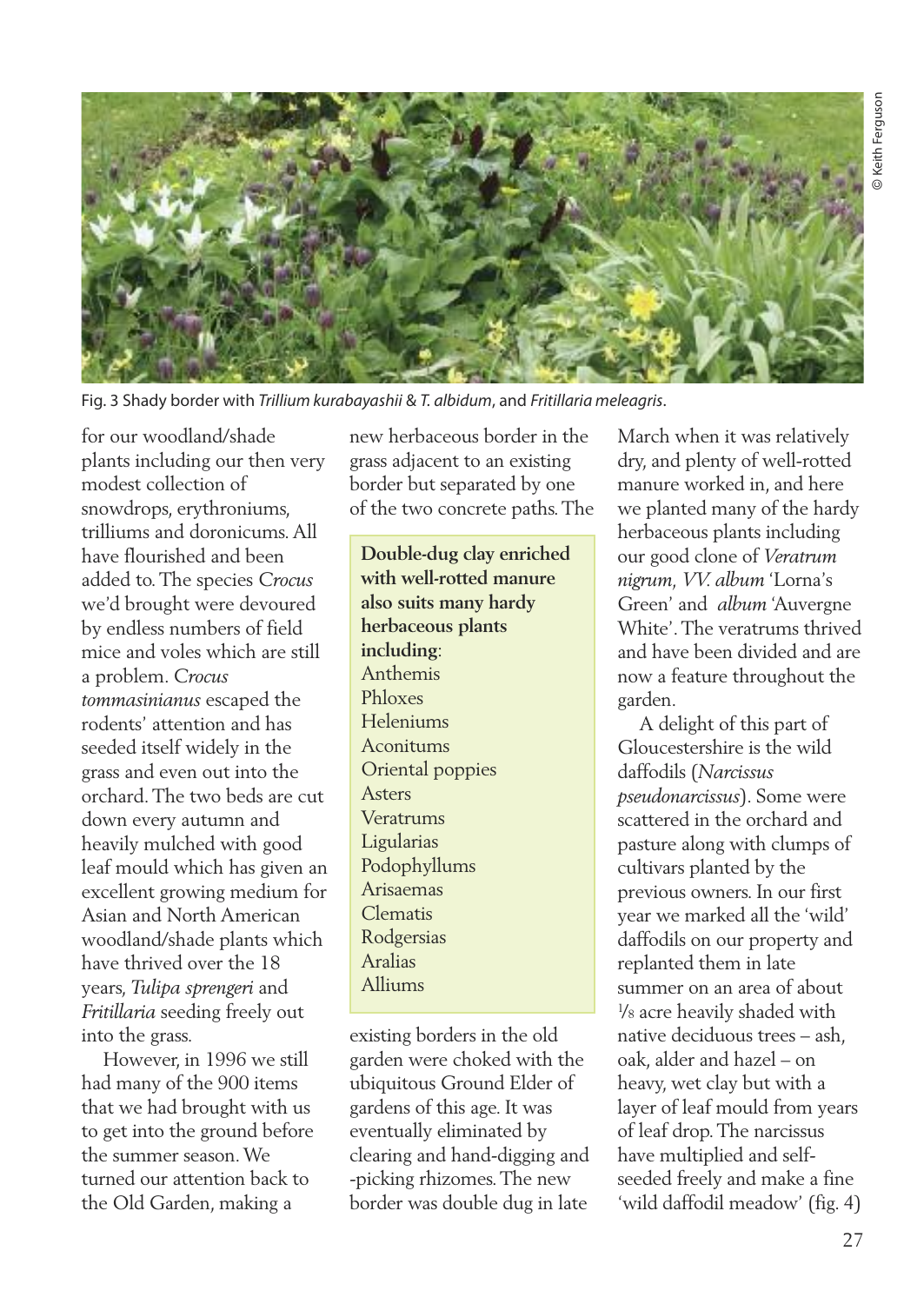© Keith Ferguson Keith Ferguson



Fig. 4 Our'wild daffodil meadow'.



Fig. 5 *Rodgersia palmata, Actaea rubra* and Ostrich Fern on the stream bank.



Fig. 6 *Glaucidium palmatum* – a choice woodlander.

to which we have added some clumps of deciduous native ferns for summer and autumn interest. Maintenance is minimum, with one cutting a year.The cultivated varieties have been lined out as a cutting border elsewhere.

Over the years, as we've acquired new plants, we've constructed two big borders on 'promontories' into the stream and developed the stream banks where the soil has been lightened with much leaf mould and strawy manure.We've found we can grow *Cardiocrinum* with some success and they are sheltered from the wind by alders on the opposite farmland bank; *CC. cathayanum*, *giganteum* (cover) and *cordatum* have all produced flowers and we have now some dozens raised from seed and hope to get more than one or two flowering stems in a season.

*Chrysosplenium davidianum* makes a good ground cover and the cardiocrinums push through.As the ground has become more worked with leaf mould we find that trilliums flourish, as do astilbes, *Disporum, Tellima, Tiarella, Aruncus dioicus* and *Cimicifuga* species. Just recently *Cypripedium formosanum* has started to increase.We've found that a splendid plant for rich moisture-retentive clay is the eastern USA form of *Trautvetteria carolinensis* – that from eastern Asia, more common in the trade, is a miserable plant in comparison. Candelabra primulas self-sow and persist and we have had seriously to control the Ostrich Fern, *Matteucia struthiopteris*, which seems to enjoy the wet clay. (Figs 5, 6 & 7) On the sloping stream banks we have a number of spectacular species of *Ligularia* including *LL*. 'Zepter' (fig. 8), *vorobievii. japonica* 'Rising Sun' and *fischeri*. *L.* 'Britt Marie Crawford' is in one of the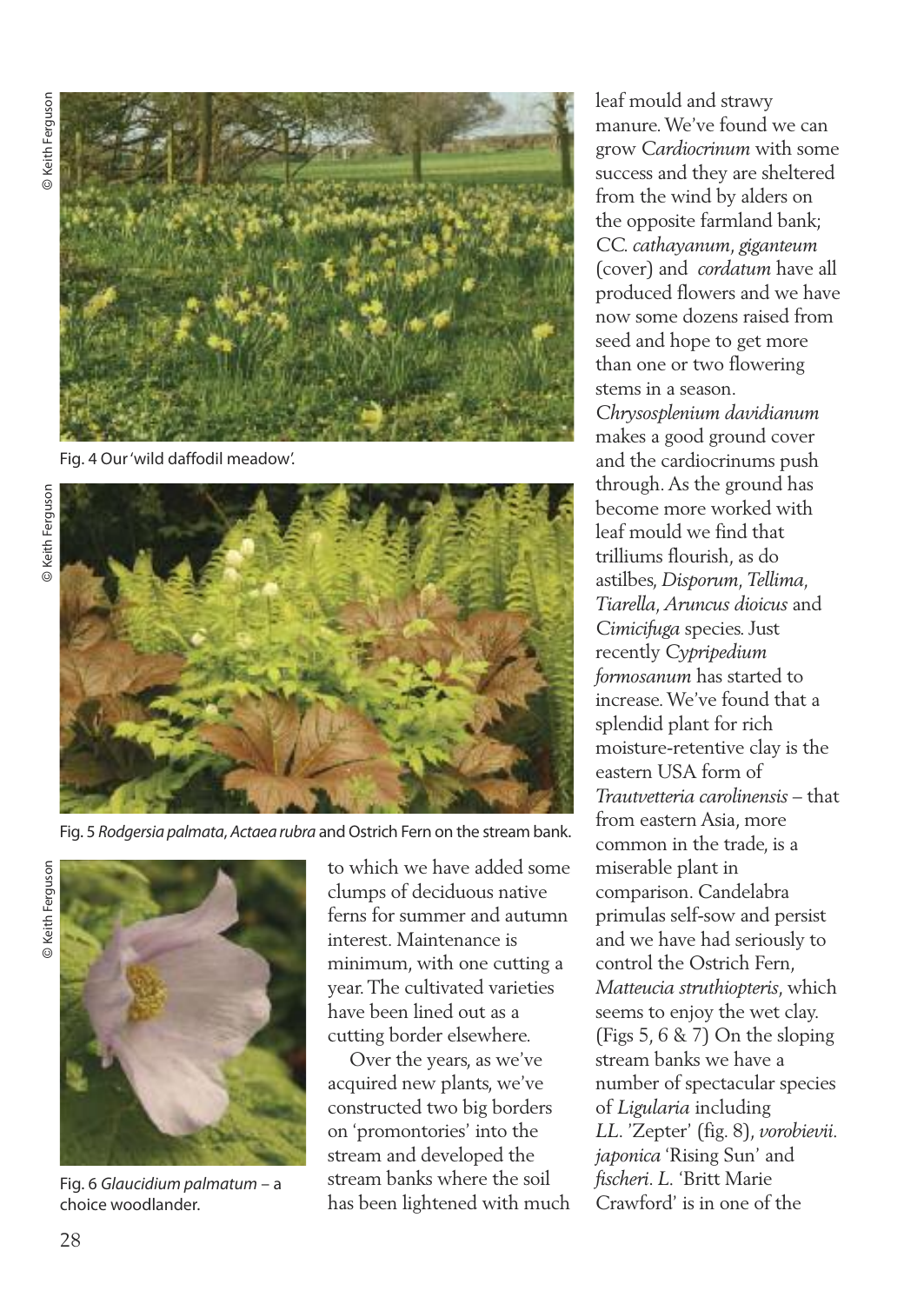island beds of the New Garden and its striking purple foliage contrasts well with surrounding perennials.We have found them slugresistant and rabbit-proof. *Rodgersia* likewise, with *R. pinnata* 'Crug Cardinal' being an especially reliable flowerer.The different foliage shapes and colours of *RR. pinnata, podophylla* and *aesculifolia* provide interest throughout the summer.The North American woodland *Diphylleia cymosa* has made a splendid clump and its dark blue berries on red pedicels are very striking in autumn. *Podophyllum peltatum* is slowly creeping while its Asian cousins *PP. hexandrum, versipelle* and *P*. *v.* 'Spotty Dotty' have striking fruit.All the Butcher's Broom, *Ruscus* species, have grown well but our favourite *R. aculeatus* hermaphrodite form is a steady grower making some 4 x 3ft in 10 years. It berries well and surpasses *R*. *a*. 'John Redmond' with us. *Danae racemosa*, much loved by flower arrangers, flourishes and provides interest through the year. Herbaceous aralias do well, especially *A. continentalis*, making 10–12ft in height with racemes of white flowers followed by black berries. *A. cordata* is smaller but grows well in partial shade. *A. californica* we suspect needs more acid soil and *A. cachemirica,* having grown well for many years, left us in the very cold winter



Fig. 7 *Rheum palmatum*'Ferguson's Red'grows big in moist, heavy soil.

of 2011.We've underplanted them with snowdrops which delight in the heavy clay with a little modification. In an area of stream not shaded by trees we have established *Iris pseudacorus* crosses as for example var. 'Bastardii', 'Roy Davidson', 'Tiger Brother', *Iris ensata* cvs and here *Veratrum californicum* and some of the older varieties of tall astilbes, *AA*. Lilli Goos', 'Jo Ophurst' and 'Salland' grow well.

The heavy clay soil means there is usually a 2-3 year wait until shrubs settle in and then they grow exceptionally rapidly.

After a few years we found we needed more planting space and extended further into the orchard, and in the open area we made five island beds which are mostly planted as shrub borders. *Ferula communis*, the giant fennel,



Fig. 8 Ligularias enjoy the clay. Here *L*. 'Zepter'.-

produces flowering stems occasionally and we have had a splendid clump of *Amicia zygomeris* which flowered well in September until the cold of the recent winters has sadly reduced it. Daphnes seem very happy throughout both gardens: *DD. odora, tangutica, bholua* 'Jacqueline Postill', deciduous *mezereum*, greenflowered *laureola, pontica*, and Pyrenean *laureola* subsp. *philippii* as well as the lovely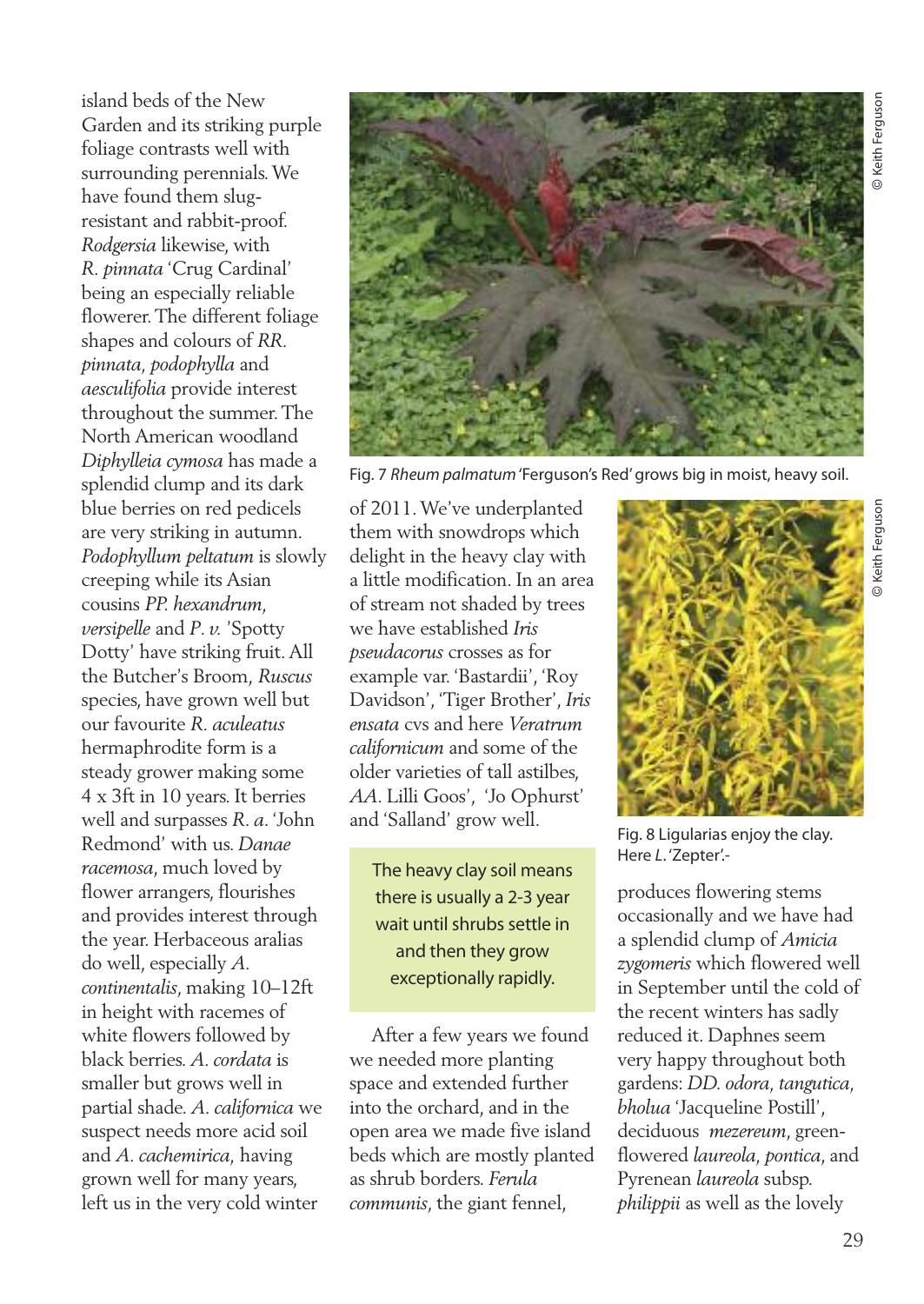

Fig. 9 Camellia japonica 'Adolphe Audusson' is the only camellia to survive of more than 6 cultivars tried.

selection *laureola* 'Margaret Mathew'. *DD. cneorum* and *tangutica* Retusa Group grow well in a more sheltered "scree" bed near the house. *Calycanthus floridus* raised from seed collected in the eastern USA make nice neat shrubs and the Asian *Sinocalycanthus* has made good growth.The recently planted hybrid x *Sinocalycalycanthus raulstonii* 'Hartlage Wine' is settling in. A great favourite is *Hydrangea quercifolia* which colours so well through autumn and winter to snowdrop time. *H. paniculata* 'Limelight' makes a fine feature and is pruned hard each winter.All the *Rosaceae* seem to do well: ornamental cherries, crab apples and hawthorns (notably *Cratageus tanacetifolia*).The remarkable Andean *Polylepis australis*, with such lovely peeling bark, has made 8 feet in 10 years on the most inhospitable and unmodified heavy clay. However, the heavy clay soil



Fig. 10 The rose garden, underplanted with *Nepeta*, *Alchemilla mollis* and lilies.

means there is usually a 2-3 year wait until shrubs settle in and then they grow exceptionally rapidly.Virtually all the *Ericaceae* have been found to be intolerant of the neutral heavy clay and rhododendrons especially do not thrive. However, *Arbutus unedo* has made a 20ft tree after a slow start. Much the same can be said for most of the well known acid lovers such as *Eucryphia*, though *E.* x *nymansensis* has made a 15ft tree and is clothed with white cuplike flowers in August, and *Camellia japonica* 'Adolphe Audusson' (fig. 9) is happy while other cultivars of the genus did not survive.All the species of *Berberis* we have attempted have done well and we have a much admired specimen of *B. jamesiana* with lemon yellow flowers followed by oblong translucent pink-blushed fruit finally turning red.The Patagonian *B. valdiviana* with evergreen foliage and sprays of orange flowers in spring is a

striking plant and not as widely grown as it might be.

We put in a formal paved rose garden (fig. 10) planted with largely old shrub roses including 'Constance Spry', John Clare, 'Roseraie de l' Hay' and 'Penelope'.

Turning to the herbaceous plants that we grow mainly in the Old Garden, we first must mention two plants we found in the garden that are special, There is a row of *Zantedeschia aethopica* across the vegetable patch some 45ft long producing a mass of flowers from June onwards and occasional blooms on into autumn.We described this and gave it the cultivar name 'Glencoe' after the house (*The Hardy Plant* Vol. 30 No.1). It loves the deep moistureretentive soil and has been hardy through the recent winters and known in this garden for 50 years. A clump of low growing *Acanthus spinosus* was spotted by Bob Brown some years ago as it was totally mildew free when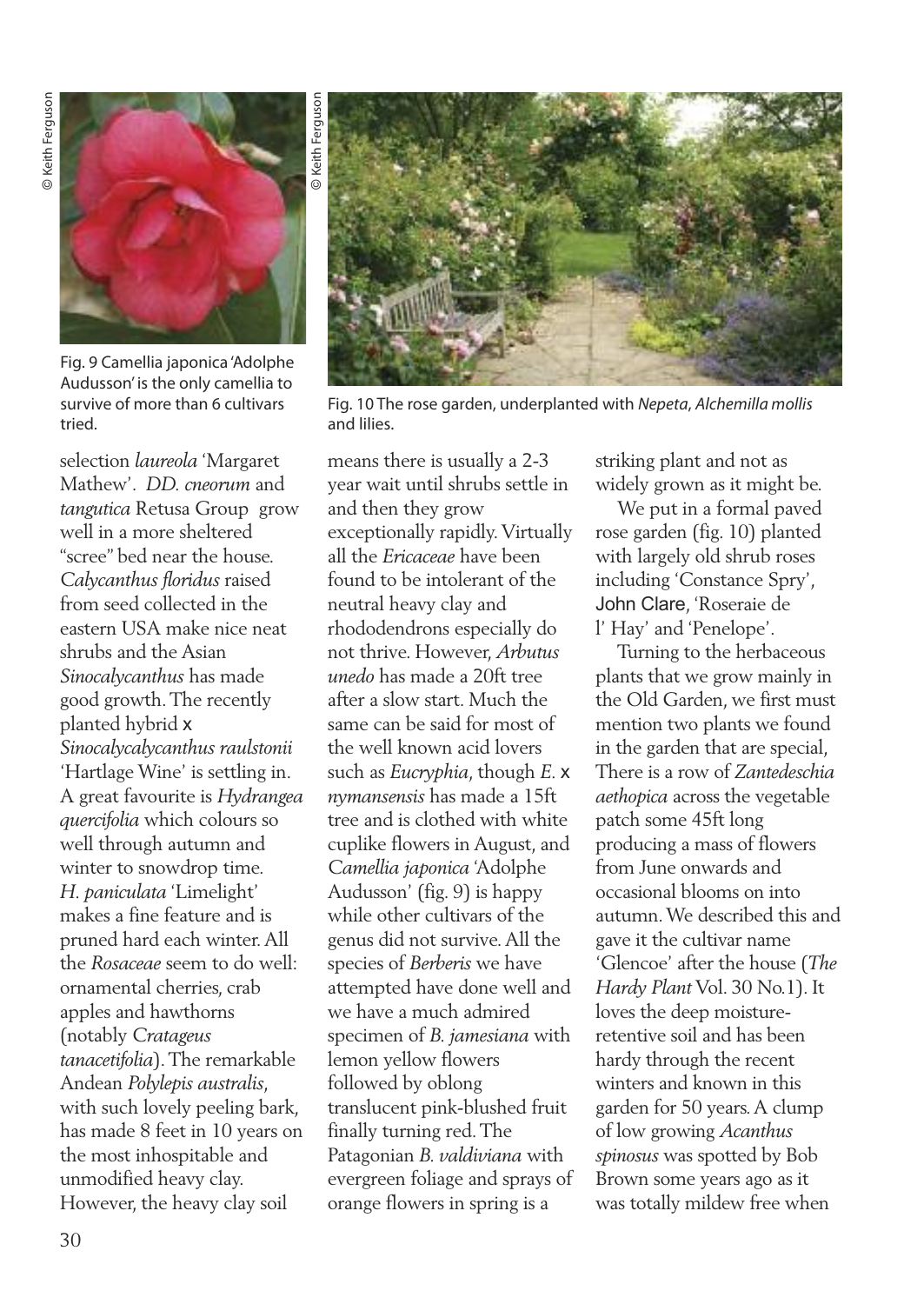

Fig. 11 *Acanthus spinosus* Ferguson's form.

mildew was rife in the neighbouring borders where another clone of the same plant had foliage white with mildew.This has proved a good clone and has been named 'Ferguson's form' (fig. 11).We also found a number of *Paeonia lactiflora* hybrids flowering well, two of which have been identified as 'Marie Crousse' and 'Felix Crousse' and we have added a number more, notably 'Duchesse de Nemours', 'Festiva Maxima' and 'Madame Gaudichau'; they make a magnificent show in early summer and increase steadily. *P. mlokosewitschii* is exceptionally vigorous and seeds itself around if left. *P*.'Avant Garde' is a delight and is worth growing for its foliage, while *P. tenuifolia* with its rich red flowers has steadily increased. Some of the Mediterranean species are less happy in the heavy cold clay,

but some clones of *P. mascula* have grown well and flowered regularly, while *P. cambessedesii* enjoys the protection and warmth of the wall of the house.

The two main borders (fig. 12) are underplanted with *Allium hollandicum* 'Purple Sensation' and *A. giganteum,* which multiply well and make an early show followed by aquilegias and oriental poppies – *PP*. *o.* 'Beauty of Livermere', 'Fatima', 'Prinz Eugen' and 'Effendi' among others.We tolerate 'May Queen' for the wonderful orange "tennis ball" effect.The season continues with *Phlox paniculata* cvs, the arching *Sanguisorba tenuifolia* var. *alba* and its pink variant. Herbaceous *Clematis heracleifolia* 'Cassandra' is a finer form than *C*. *tubulosa* 'Wyevale' which we still find room for. *Hemerocallis* 'Corky' and *H*.'Golden Chimes' make

good reliable border plants and *Lychnis*'Hill Grounds' has been reliable, hardy in winter wet and cold. ©Keith Ferguson

*Arisaema candidissimum* and *A. consanguineum* are very happy in the most inhospitable soil. On the edges of the concrete paths where there is some warmth, Pacific or Californian irises prosper. A great surprise is the way that dieramas, from the 12ft arching stems of *D. pulcherrimum* (fig. 13) hybrids to the more diminutive, redflowered *D. igneum*, flourish and seed themselves freely.

*Clematis* in general all flourish on the heavy clay soil, from the vigorous autumnflowering *CC. rehderiana* and 'Bill MacKenzie' to the largeflowered hybrids which with *viticella* cvs scramble over shrubs or on the boundary wall. *C.* 'Praecox' covers our large oil tank and is cut back very hard each winter. In the early summer a fine form of *C. koreana*, raised from seed, is a delight scrambling through roses.

To the north of the house there is a 90 x 60ft area of 'car park' made up of a 12 inch or more deep layer of stone scalpings laid down by the previous owners for standing for heavy vehicles. Here we have made holes in the stones around the edge, filled the holes with leaf mould and planted a variety of shrubs and edged the planted area with clumps of *Anthemis punctata* subsp.*cupaniana* and